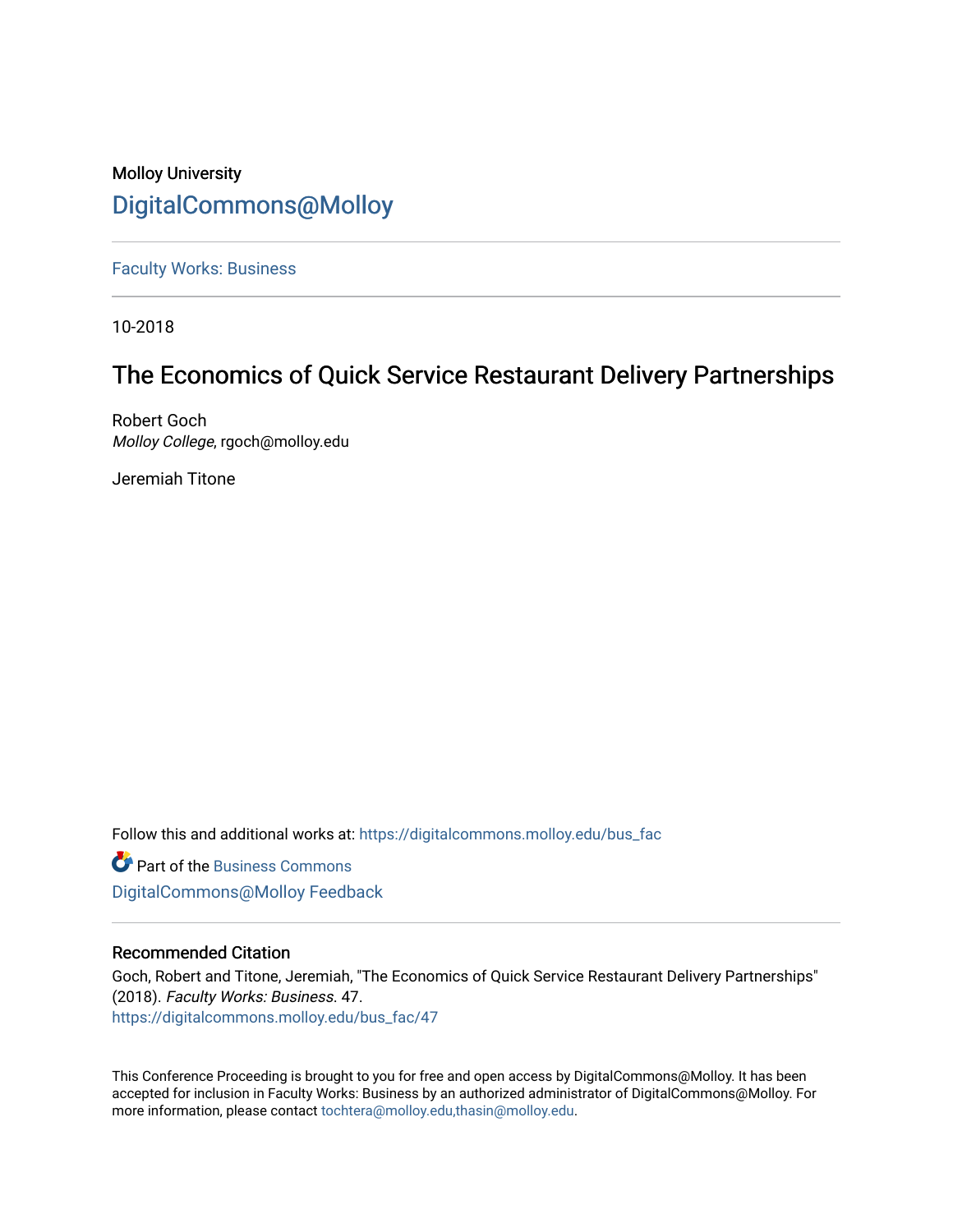# **The Economics of Quick Service Restaurant Delivery Partnerships**

#### *Jeremiah Titone*

Division of Business Molloy College 1000 Hempstead Ave., Rockville Centre, NY 11571 (516)323-3088 *jtitone@lions.molloy.edu*

#### *Robert Goch*

Division of Business Molloy College 1000 Hempstead Ave., Rockville Centre, NY 11571 (516)323-3088 *rgoch@molloy.edu*

#### *ABSTRACT*

Large chain fast food restaurants, also known as quick service restaurant (QSR) are known for price and convenience. However, one critical factor that is lacking for many QSR restaurants is customer delivery. For restaurants that offer delivery, the increased availability to the consumer can offer a substantial competitive edge. With the advent of third party delivery, those restaurants which heretofore were not able to deliver, now have the opportunity to partner with third party delivery providers. In a similar war, restaurants that simply lack an online presence can look to order aggregators to fill their needs. The size and allocation (between the customer, the restaurant, and the delivery provider) of delivery fees are major factors impacting the viability and success of these partnerships. Due to the low average price point in the QSR business, delivery charges can have a significant impact on margins. The purpose of our research is to explore the economics of delivery fee determination and allocation, paying close attention to scalability and efficiency. We will also attempt to discern the maximum delivery fee consumers would be willing to absorb given QSR's low average ticket price.

#### **Keywords**

Third party delivery, Quick Service Restaurant (QSR), delivery fee distribution, restaurant delivery economics

#### **1 INTRODUCTION**

The large chain food delivery space has long been dominated by pizza chains such as Dominos, Papa Johns, and "Yum! Brands" Pizza Hut. The integration of delivery into their prospective business models has created something of a strategic advantage over the rest of the QSR industry. In recent years, the QSR market has shifted with the rapid adaption of third party delivery services. In past two decades, third-party aggregators and delivery businesses have reshaped the QSR market and continue to grow at a ferocious pace. As competition grows, their methods and strategies will continue to be tested and reshaped by the various stakeholders involved.

#### **2 COMPANIES THAT PROVIDE THIRD PARTY DELIVERY**

The first major player in the restaurant order aggregation business was Seamless. Founded in 1999 by attorney Jason Finger, the business was originally called SeamlessWeb. Finger was working long nights at a New York Law firm and often found himself responsible for ordering food for his coworkers. He was struck by the lack of online information regarding restaurant hours and menus. His disappointment was his inspiration as he set out to create an industry. Within a few months he had raised \$347,000 from 44 separate people and SeamlessWeb was born. Ironically, one of the original main goals had nothing to do delivery. He had planned to create a service to make it easier for companies to establish their food budget restrictions. Employees could order through seamless and the restaurant could charge the company directly. The company would then pay the restaurant directly, entirely eliminating the employee reimbursement process. From 1999 until 2005 Seamless exclusively served business customers. In 2005 the business was expanded to serve individual consumers. In 2006 Seamless was bought by Aramark for an undisclosed amount. (Morell, 2013)

GRUBHUB was founded in 2004 by engineer Matt Maloney and his co-worker Mike Evans. They wanted to create a website from which customers could browse menus from different restaurants and place orders directly. Matt and Mike gathered menus from restaurants throughout the Chicago area and began to develop a website. Their first plan was to provide \$140 for six months placement on the GRUBHUB website. Few restaurants jumped at the offer as many doubted the value of their new little-known website. When GRUBHUB adjusted their fee structure to a 10% commission of online sales, growth really took off. As the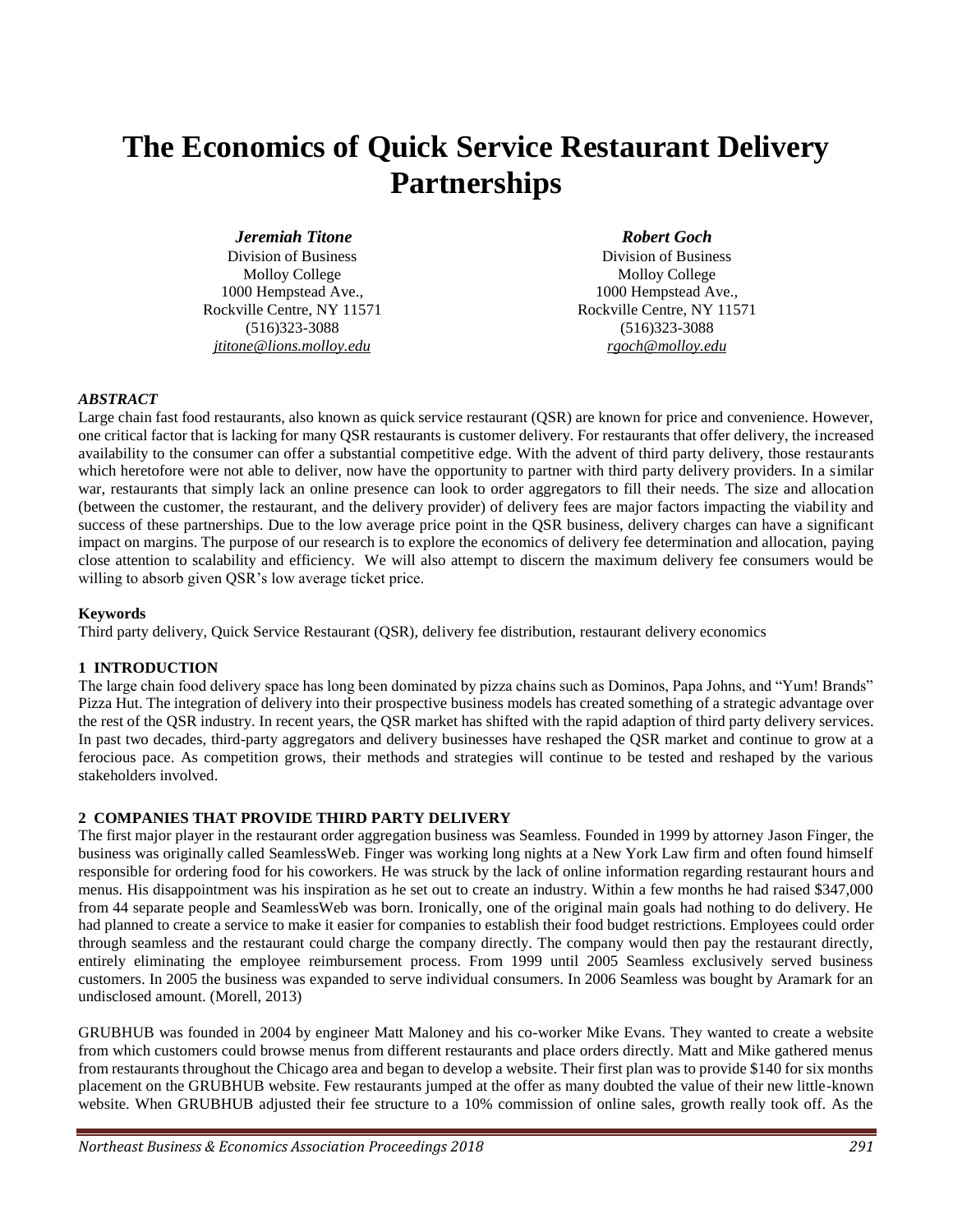business grew, they looked for an opportunity to expand into another city. They hired a San Francisco manager who pitched their website to local restaurants and expanded their network. This acted as a momentum boost for securing venture capital. In November 2007 they were able to secure their first round of venture capital funding.

GRUBHUB and Seamless began as major competitors. Although their original vision was not identical, they were growing more alike as they matured. They were operating in a similar fashion as each expanded rapidly and introduced this new kind of restaurant relationship. When Seamless and GRUBHUB merged in August 2013, the deal allowed both brands to prosper. GRUBHUB was developing across the country and Seamless had an incredible foothold in the New York market. By combining their businesses, they were able to grow both brands and continue to chase their vision. In 2010 the company launched mobile ordering. This feature had two main aspects: the ability to order using a mobile phone and the ability for restaurants to receive orders using a tablet (up until this point restaurants had received orders through fax). This update took their process into the modern age and eliminated the need for paper and ink. As a result, restaurant became better equipped to handle large order flows. (Welch, 2014).

#### **3 AGGREGATORS VS THIRD-PARTY DELIVERY PROVIDERS**

Aggregators and third-party delivery businesses are each playing a crucial part in the transformation of the restaurant industry. Aggregators allow fast and easy online ordering, while third party delivery businesses create the opportunity for restaurants to serve new markets (without the need to develop their own delivery businesses). Olo is a highly successful aggregator. Restaurants pay monthly fees to Olo, which in turn provides the restaurant with an online menu accessible though web browsers and mobile applications. The interactive menu is able to process orders and can be linked with third party delivery providers. Restaurants that have partnered with Olo have seen impressive growth. Between 2016 and 2017, restaurants that partnered with Olo have seen same store sales (a common performance metric in the restaurant industry) climb 30%. EatStreet is another aggregator that is available in more than 250 cities and is partnered with more than 15,000 restaurants. EatStreet allows customers to view (and order from) restaurants in their area that deliver. Customers can view menus, food prices, delivery time estimates, and delivery fees. Restaurants receive orders directly from EatStreet, prepare the food, and deliver the food. Eat street is most known for markets where third party delivery is unavailable. As the third-party delivery industry expands into these markets EatStreet will likely need to update their business model to include third party delivery. Olo, EatStreet, and other online aggregators are highly successful in their established markets. Door Dash is a third-party delivery service. While Olo and Eat Street aggregate orders online, Door Dash delivers them. Restaurants can focus on making food while Door Dash handles delivery. In the past few years, aggregators and delivery providers have expanded to cover considerably more geographic territory. In their most mature markets, aggregators show dominance over online ordering in the restaurant industry. In the UK 70% of online restaurant orders are placed through aggregators. In Turkey that number is 90% (Whitten, 2018).

#### **4 FEES AND SPLIT ARRANGEMENTS**

In order to predict the growth and success of third party delivery, it is necessary to understand the fee structure. Third party delivery providers often charge two different kinds of fees. One type of fee is charged to the consumer and is listed on the bill that the customer receives. This fee is very transparent to consumers and for purposes of this paper will be known as the "front end fee." The second fee is charged to the restaurant. As the creators of GRUBHUB learned, this fee is best charged as a percentage of sales. This fee is less transparent as it does not appear on the consumers receipt and for purposes of the paper will be known as the "back end fee." UberEATS collects a front-end fee from customers based off of factors like the distance travelled from the restaurant to the travel site and the demand for delivery at that particular moment in time. A typical front-end fee can be around \$5. UberEATS typically charges a back-end fee of around 30% of the restaurant bill. If a consumer placed an order for what would normally cost \$20 at a restaurant, they would likely pay a bill of \$25. \$6 out of the \$20 restaurant bill is taken by UberEATS as a back-end fee and \$5 is added on as a front-end fee. In exchange for \$20 of food the customer pays \$25, the restaurant receives \$14, and, UberEATS receives \$11. For some restaurants, the 30% back end fee can seem prohibitively expensive. Each restaurant must determine if this relationship is beneficial based on their individual financial position (Keng, 2018).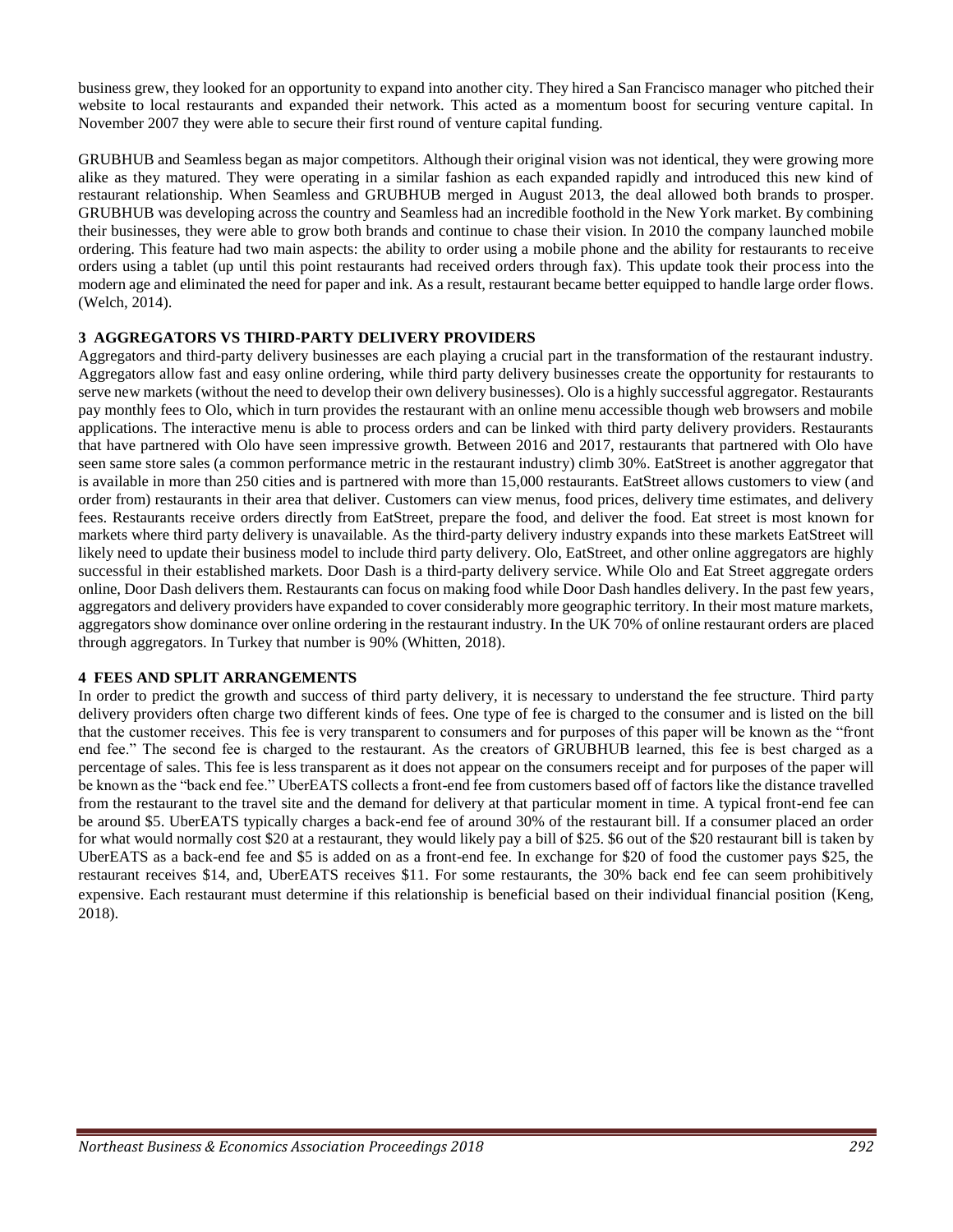

### Figure 1: Hypothetical UberEats order for \$20 of food (\$25

Based on studies in five cities (Atlanta, Boston, Chicago, Dallas, and Los Angeles), the average ticket price for restaurants using third party delivery was \$22.41 (Seelevelhx, 2017). GRUBHUB's average front end cost was \$3.11, Door Dash's was \$3.17, Post Mates' was \$4.95, and UberEATS' was \$5.01. In these markets, when projecting growth and future success it is essential to consider price and price elasticity of demand. Surveys asked consumers to name prices they felt comfortable paying for delivery services. Responses showed that \$8 would be "too expensive", \$6 would be "getting expensive", \$3.60 was "a great deal", and \$1.75 would lead consumers to question the quality of the delivery service provided. Based on the fact that none of the four aforementioned third-party delivery providers reached the "getting expensive" price of \$6 and none were anywhere close to the "too expensive" price of \$8, it appears that there is a certain amount of price elasticity in terms of the front-end fees charged by these third-party delivery providers. According to the survey, GRUBHUB and Door Dash (with average charges of 3.11 and \$3.17 respectively), came in below the \$3.60 mark described as a "great deal." It is possible that if the back-end fee ever faces downward pressure, the revenue models could be shifted to push more of the cost onto the consumer. (Upton, 2018)

#### **5 GROWTH**

The growth in third party aggregators and third-party delivery providers has been tremendous. Growth is projected to continue at an astounding rate. As of March 1st 2018, the U.S. third-party food delivery market (consisting of delivered restaurant meals and delivered groceries) sat at \$13 billion. It is expected to grow at a 13.5% annual rate to \$24.5 billion by 2022. The overall U.S. food market sat at \$1.6 trillion and has an overall growth rate of only 3.0%. As of March 1<sup>st</sup>, 13% of consumers interviewed had ordered using third party delivery. QSR restaurants (in conjunction with third party delivery providers) are making a strong push to capture part of the delivery market share currently held by the pizza brands (Dominos, Papa John's, and Yum! Brands Pizza hut) that have long dominated the QSR delivery market.



## **FOOD DELIVERY AS A % OF THE TOTAL FOOD INDUSTRY**

<sup>■</sup> UberEats Front End Fee ■ UberEats Back End Fee ■ Restaruant's Revenue